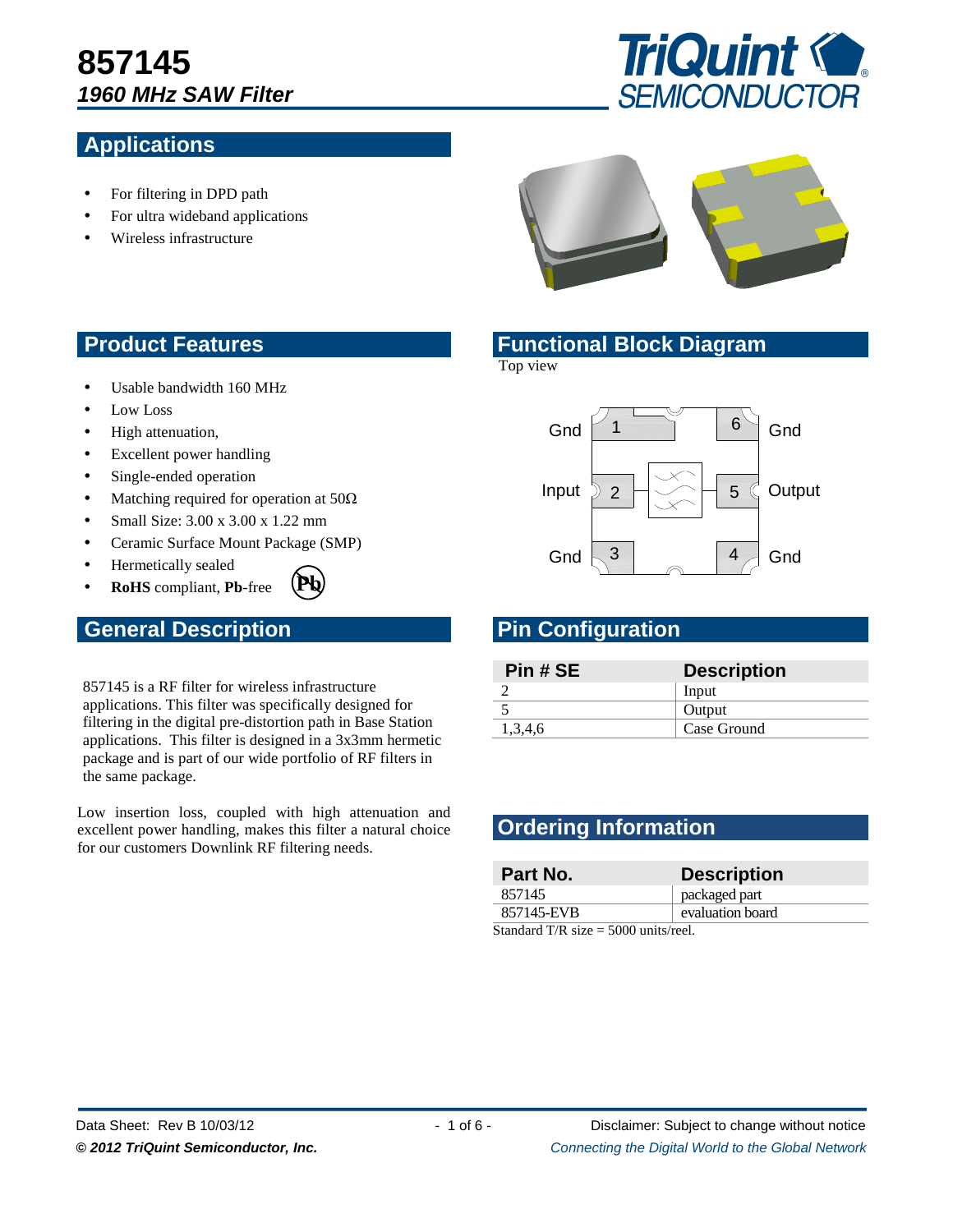

# **Specifications**

# **Electrical Specifications (1)**

Specified Temperature Range:  $^{(2)}$  -40 to +85 °C

| Parameter <sup>(3)</sup>             | <b>Conditions</b>                         | Min                      | Typical <sup>(4)</sup> | <b>Max</b> | <b>Units</b>   |
|--------------------------------------|-------------------------------------------|--------------------------|------------------------|------------|----------------|
| Center Frequency                     |                                           |                          | 1960                   |            | <b>MHz</b>     |
| <b>Maximum Insertion Loss</b>        | 1930 - 1990 MHz                           |                          | 3.0                    | 4.0        | dB             |
| Amplitude Variation <sup>(5)</sup>   | 1930 - 1990 MHz                           |                          | 0.7                    | 1.1        | dB p-p         |
|                                      | 1930 – 1990 MHz (Over any 5 MHz span)     |                          | 0.3                    | 0.6        | dB p-p         |
|                                      | $1880 - 2040$ MHz                         |                          | 1.5                    | 2.5        | $dB$ p-p       |
| Phase Ripple <sup>(5)</sup>          | 1930 - 1990 MHz                           |                          | 2.6                    | 6          | $deg p-p$      |
|                                      | 1930 – 1990 MHz (Over any 5 MHz span)     |                          | 1.7                    | 3          | deg p-p        |
|                                      | $1880 - 2040$ MHz                         |                          | 21                     | 36         | deg p-p        |
| Group Delay Variation <sup>(5)</sup> | 1930 - 1990 MHz                           |                          | 2.8                    | 6          | ns p-p         |
|                                      | $1880 - 2040$ MHz                         |                          | 6.2                    | 12         | ns p-p         |
| <b>Absolute Delay</b>                | Average over 1930 - 1990 MHz              | $\blacksquare$           | $\overline{4}$         | 10         | <sub>ns</sub>  |
| <b>EVM</b>                           | 1930 - 1990 MHz (Over any 3.84 MHz        |                          | 0.8                    | 1.5        | $\%$           |
|                                      | span)                                     |                          |                        |            |                |
| $\overline{HP3}^{(6)}$               | Tones 5 MHz separated, power $>$ 5dBm per | 44                       | 52                     |            | dBm            |
|                                      | tone                                      |                          |                        |            |                |
| Temperature Drift <sup>(7)</sup>     | 1930 - 1990 MHz                           | $\blacksquare$           | 0.22                   | 0.3        | dB             |
| <b>Input/Output VSWR</b>             | 1930 - 1990 MHz                           | $\overline{\phantom{a}}$ | 1.5                    | 2.0:1      | $\blacksquare$ |
| Relative Attenuation <sup>(8)</sup>  | $10 - 704 \text{ MHz}$                    | 45                       | 53                     |            | dB             |
|                                      | $704 - 1561$ MHz                          | 25                       | 29                     |            | dB             |
|                                      | $1561 - 1622 \text{ MHz}$                 | 25                       | 29                     |            | dB             |
|                                      | $1622 - 1790$ MHz                         | 25                       | 29                     |            | dB             |
|                                      | $2170 - 4000$ MHz                         | 25                       | 28                     |            | dB             |
|                                      | $4000 - 6000$ MHz                         | 20                       | 25                     |            | dB             |
| Source/Load Impedance <sup>(9)</sup> | Single-ended                              |                          | 50                     |            | $\Omega$       |

Notes:

- 1. All specifications are based on the TriQuint schematic shown on page 3.
- 2. In production, devices will be tested at room temperature to a guardbanded specification to ensure electrical compliance over temperature.
- 3. Electrical margin has been built into the design to account for the variations due to temperature drift and manufacturing tolerances.
- 4. Typical values are based on average measurements at room temperature.
- 5. Variation is defined as the total peak to peak variation over the defined frequency range.
- 6. To be measured only during engineering development.
- 7. Temperature Drift specification is defined on Page 3 and is guaranteed by design and won't be measured in production
- 8. Relative to maximum insertion loss at center frequency.
- 9. This is the optimum impedance in order to achieve the performance shown.

# **Absolute Maximum Ratings**

| <b>Parameter</b>     | Rating                                           |
|----------------------|--------------------------------------------------|
| Operable Temperature | -40 to +85 $^{\circ}$ C                          |
| Storage Temperature  | -40 to +85 $^{\circ}$ C                          |
| Input Power          | +22 dBm (max) CW for 24 hours at $+55^{\circ}$ C |

Operation of this device outside the parameter ranges given above may cause permanent damage.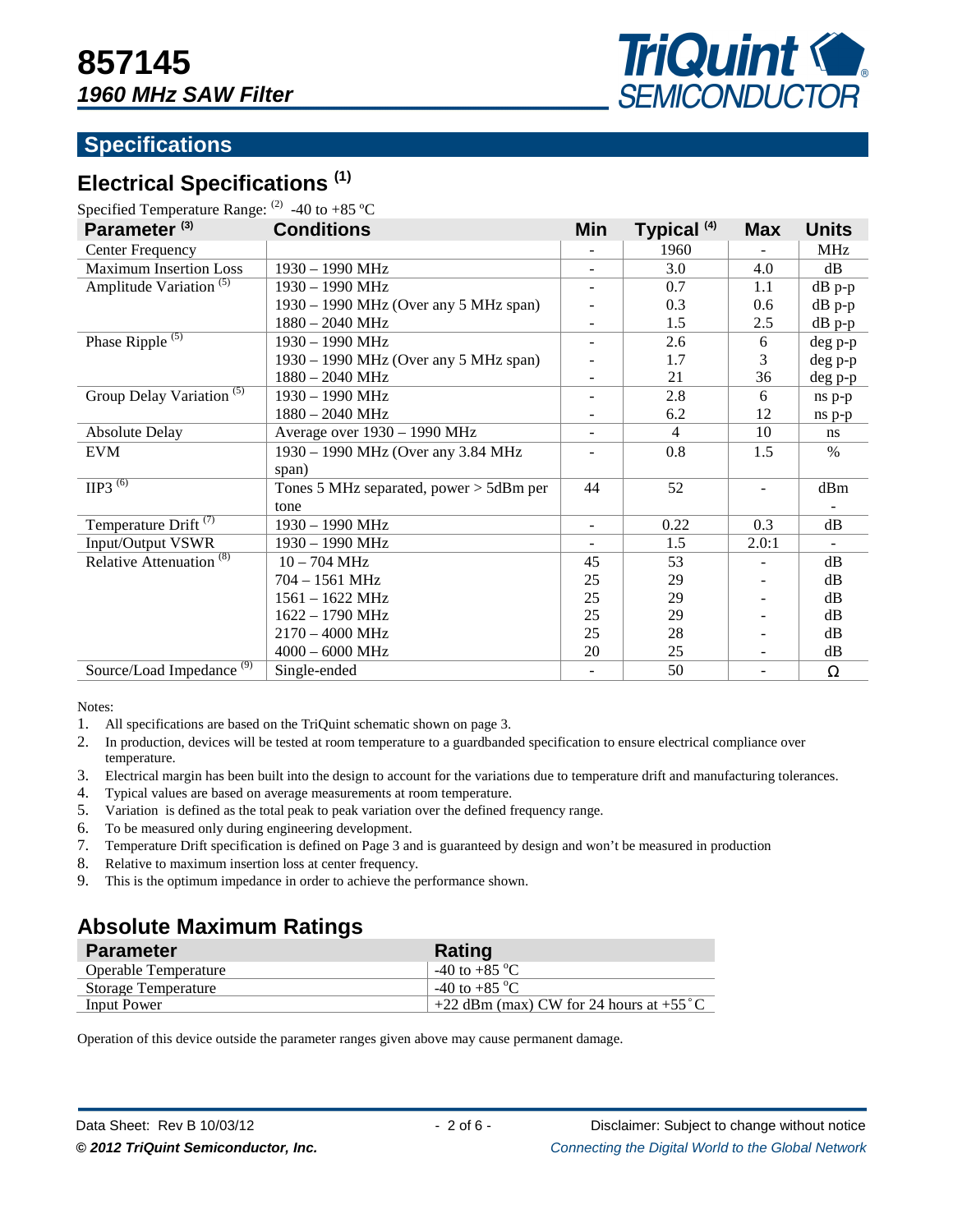

# **Temperature Drift Specification**

Temperature Drift Equations:

$$
Temp \; Drift_{\; high} \; = \; |\; \frac{max(T_{\rm ambient}-T_{\rm hot})\; -\; min(T_{\rm ambient}-T_{\rm hot})}{2}\;|
$$
\n
$$
Temp \; Drift_{\; low} \; = \; |\; \frac{max(T_{\rm ambient}-T_{\rm cold})\; -\; min(T_{\rm ambient}-T_{\rm cold})}{2}\;|
$$

**Reference Design** 

# **Schematic**

Temperature Drift Terms Defined:

 $T_{ambient}$  - Transmission power in dB measured at +25 degrees C.  $T_{hot}$  - Transmission power in dB measured at +85 degrees C. T<sub>cold</sub> - Transmission power in dB measured at -40 degrees C. Temperature Drift - Greater of Temp Drift high vs Temp Drift low





#### Notes:

Top, middle & bottom layers: 1 oz copper Substrates: FR4 dielectric, .031" thick Finish plating: Nickel: 3-8µm thick, Gold: .03-.2µm thick Hole plating: Copper min .0008µm thick

# **PC Board Mounting Configuration Mounting Configuration**



Notes:

1. All dimensions are in millimeters.

2. This footprint represents a recommendation only.

# **Bill of Material**

| <b>Reference Desg.</b> | <b>Value</b> | <b>Description</b>           | <b>Manufacturer</b> | <b>Part Number</b> |
|------------------------|--------------|------------------------------|---------------------|--------------------|
|                        | 4.3nH        | Coil Wire-wound, 0402, 5%    | MuRata              | LQW15AN4N3D00      |
| L2                     | 4.3nH        | Coil Wire-wound, $0402, 5\%$ | MuRata              | LOW15AN4N3D00      |
| <b>SMA</b>             | N/A          | SMA connector                | Radiall USA Inc.    | 9602-1111-018      |
| <b>PCB</b>             | N/A          | 3-layer                      | multiple            | 960700             |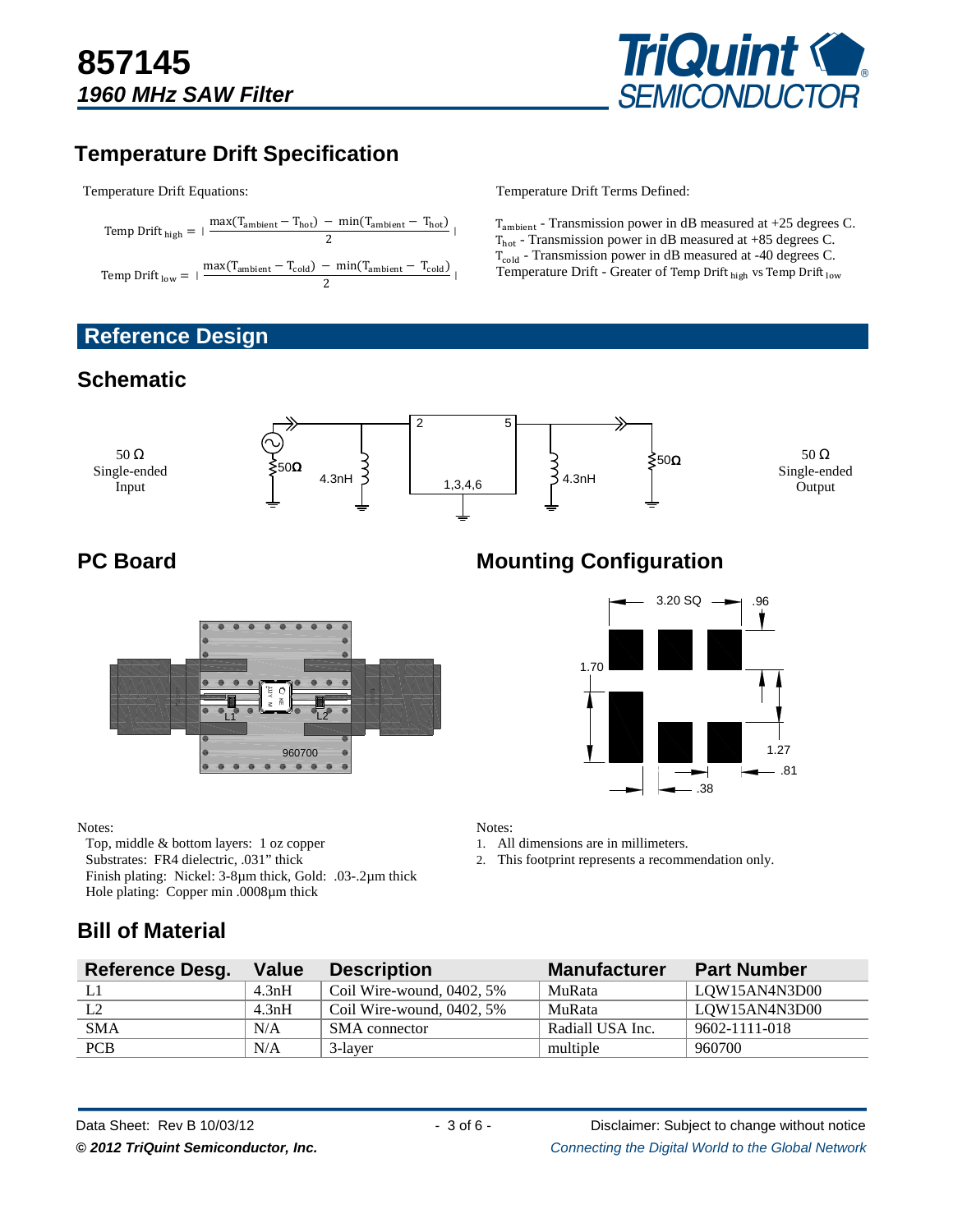

# **Typical Performance (at room temperature)**



Data Sheet: Rev B 10/03/12 - 4 of 6 - Disclaimer: Subject to change without notice © 2012 TriQuint Semiconductor, Inc. **Connecting the Digital World to the Global Network**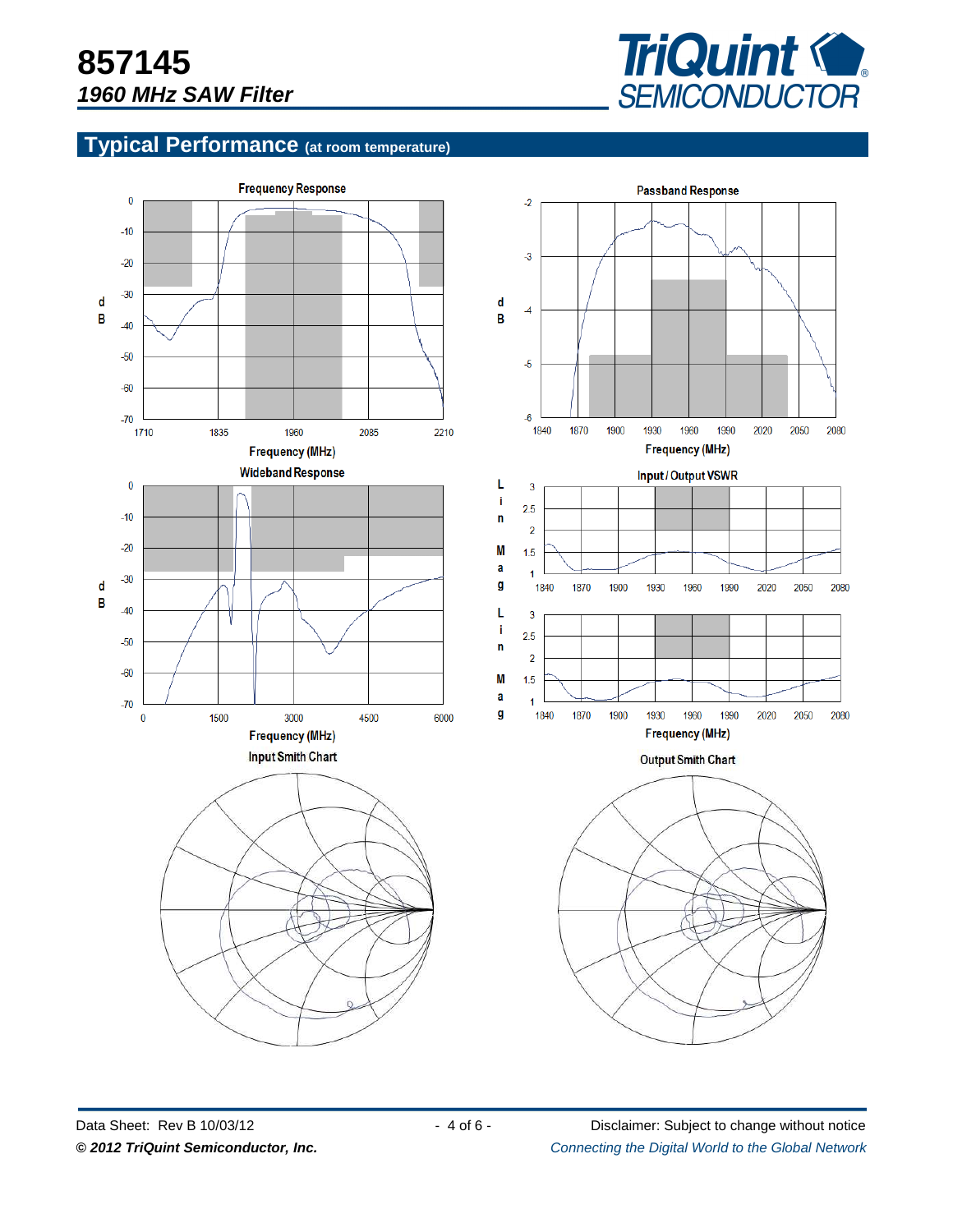

## **Mechanical Information**

# **Package Information, Dimensions and Marking**



Package Style: SMP-12A Dimensions: 3.00 x 3.00 x 1.22 mm

Body: *Al2O3* ceramic Lid: *Kovar*, *Ni* plated Terminations: *Au* plating 0.5 - 1.0µm, over a 2-6µm *Ni* plating

All dimensions shown are nominal in millimeters All tolerances are ±0.15mm except overall length and width  $\pm 0.10$ mm

The date code consists of day of the current year (Julian, 3 digits),  $Y =$  last digit of the year, and  $M =$  manufacturing site code

#### **Tape and Reel Information**

Standard T/R size = 5000 units/reel. All dimensions are in millimeters